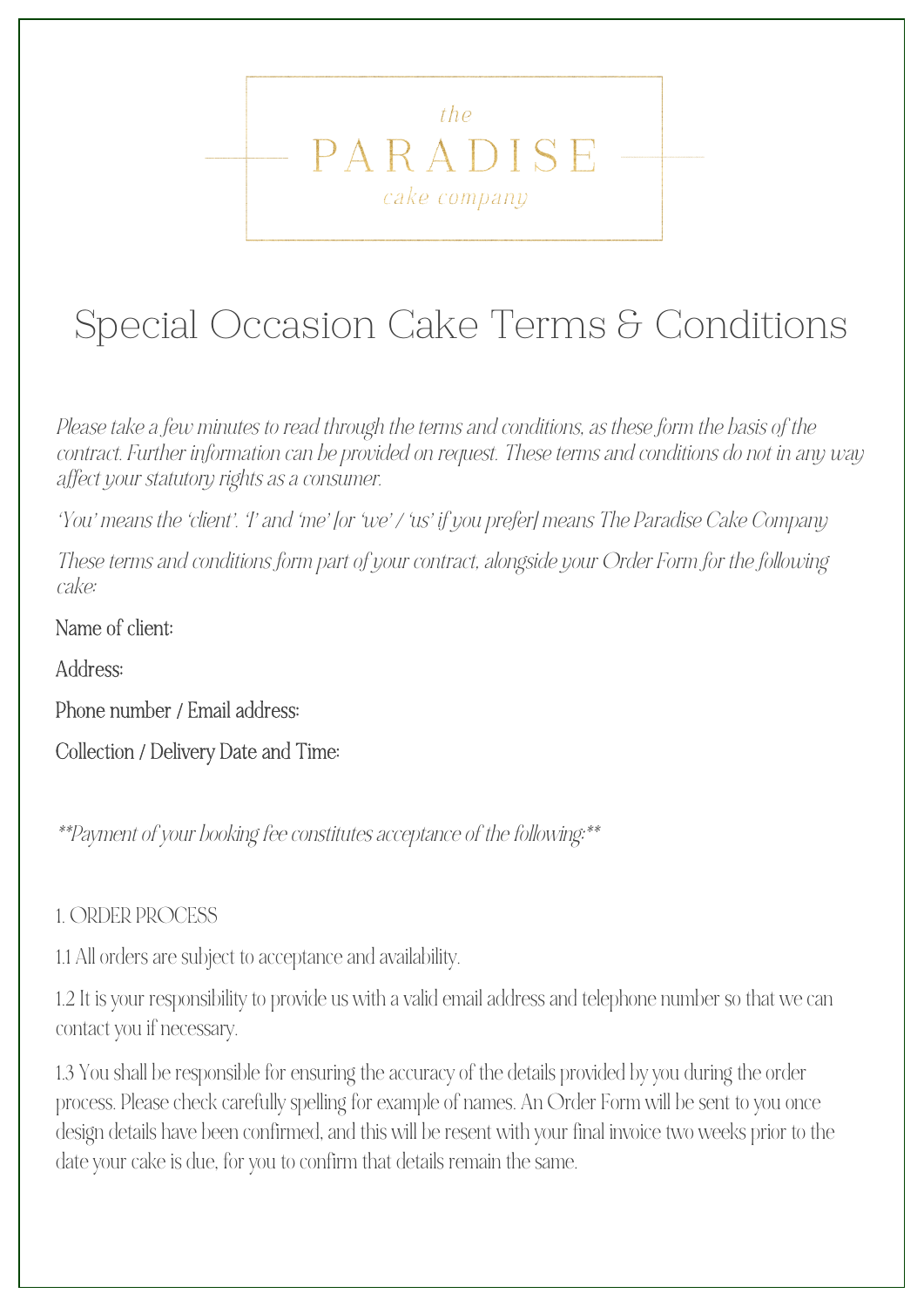### 2. PAYMENT POLICY

2.1 Payments are currently taken in cash, or bank transfer.

2.2 Upon placing an order, you agree to secure your order with a non-refundable and non-transferable booking fee of £[XXX] – unless agreed otherwise. Orders are not deemed confirmed, and dates are not reserved until this payment is received.

2.3 Quotes are valid for 30 days, unless your date is filled with another order before this time. Please do check that your date is still available if some time has passed between obtaining a quote and making payment.

2.5 The booking fee is taken to cover for initial work undertaken on the design of your cake and administration. It also holds your date and will mean that The Paradise Cake Company restricts other orders for the same day. By turning down or not advertising for further work, a cancellation by you will mean a likely loss in profit from alternative orders for me.

2.6 Payment of the final balance is due a minimum of two weeks prior to the collection/delivery date to allow for preparatory work to take place and supplies to be ordered. I will produce your cake to the specification as per the Order Form which I will send to you once details have all been confirmed. Please double check that it is detailed as you require. By paying your final balance, you are confirming that what is detailed on the Order Form is correct.

2.7 Failure to complete payment of the final balance by the due date will result in the cancellation of your order and the booking fee will not be refunded or transferred.

## 3. COLLECTION / DELIVERY OF YOUR CAKE

3.1 Your cake will be delivered/ collected by you at the pre-arranged time as stipulated on the Order Form or on subsequent correspondence.

3.2 Collection / delivery times will be between the hours of 10am-2pm and 5pm-6pm on weekdays and 9am-11am on Saturdays. The Paradise Cake Company will be in touch when your final balance is due to arrange a mutually convenient time within these hours.

3.3 If you are expecting to be late for your collection, please contact me *at the earliest possible opportunity* so we can attempt to rearrange this. However, I cannot guarantee that I will be available to accept late collections as I may have other plans, and so you may have to come back later in the day or the next day.

3.4 If you are not home at the agreed delivery time, a new delivery can be arranged at a cost of £15.00 and / or: you will be responsible for arranging collection of your cake from The Paradise Cake Company at a time that is mutually acceptable.

3.3 The Order Form will stipulate the address and time for delivery / collection. Amendments to the delivery address or time may be permitted at the sole discretion of The Paradise Cake Company and may incur additional delivery charges to cover for time and petrol, but in the case that The Paradise Cake Company cannot deliver to the new venue, due to distance or other reason, section 4.4 and 5.3 below applies. Amendments to the collection time may be permitted at the sole discretion of The Paradise Cake Company, but in the case that The Paradise Cake Company cannot be available to accept collection at the proposed new time, section 4.4 and 5.3 below applies.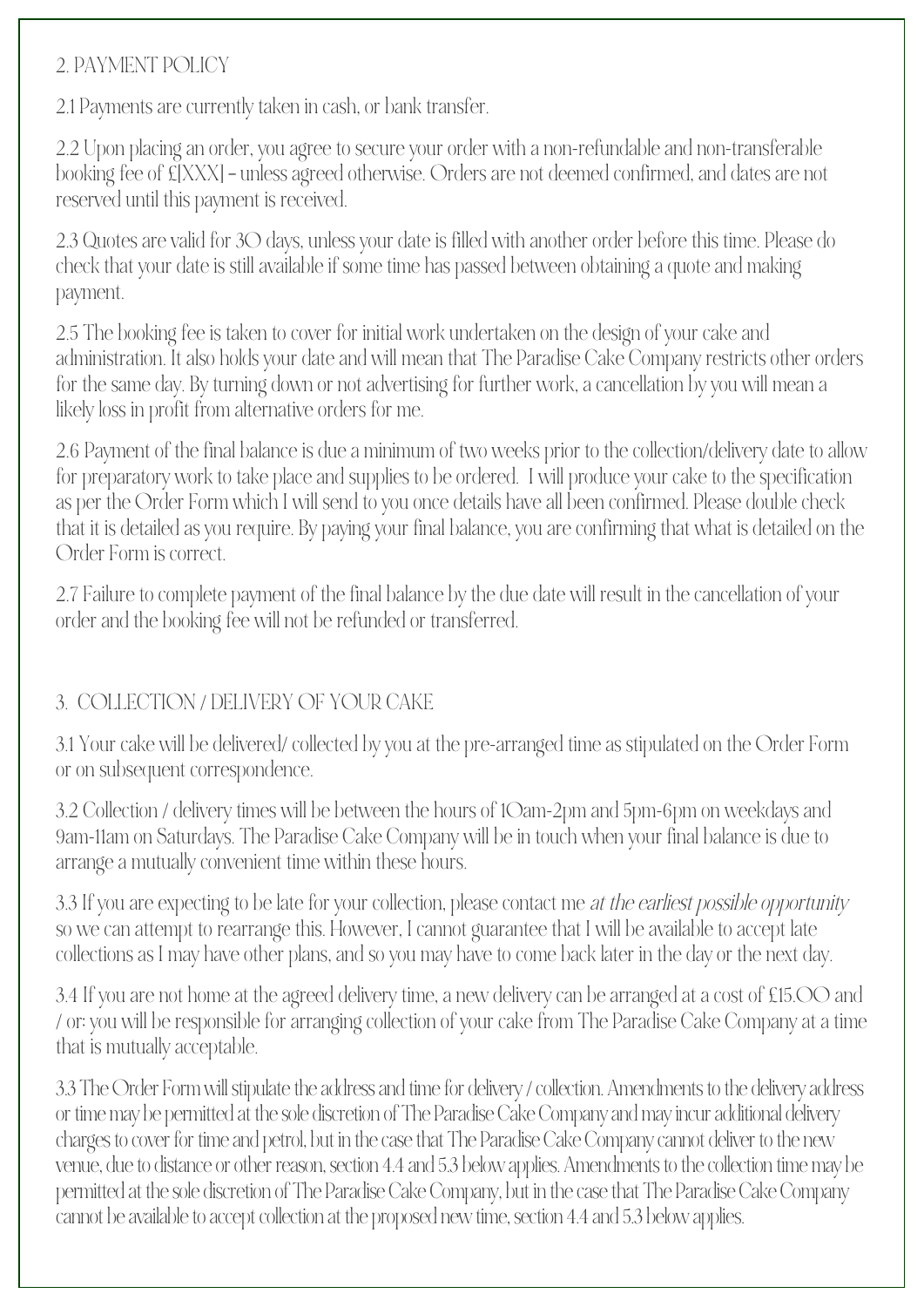3.4 You will become the owner of the goods you ordered and responsible for the risk of loss or damage to them once they have been delivered to the delivery address or collected from The Paradise Cake Company.

3.5 You will be asked to inspect the cake upon delivery / collection and confirm acceptance of the cake. If you have any concerns at this point, please speak to me immediately. If there is a decoration fault such as a spelling mistake, and this is pointed out at the time of collection / delivery The Paradise Cake Company will make every attempt to rectify this. Please refer further to section 12 below.

## 4. CHANGES TO YOUR ORDER

4.1 The Paradise Cake Company understands that sometimes situations occur which can result in you wanting to change your order. Please contact us as early as possible before the order is due to ensure any changes can be implemented, at least two weeks' notice is required for any changes – and please note agreement to any such changes are at the sole discretion of The Paradise Cake Company. Please be aware changes may incur additional costs, in line with additional work required for administration as well as additional materials and time required for the design change. A full quote will be given for proposed amendments before they are agreed upon.

4.2 A reduction in the value of the order of 50% or more will be considered a cancellation by you, unless otherwise expressly agreed in writing by The Paradise Cake Company. Workload is considered when other orders are taken and turned away and therefore large reductions in the order will have an effect on the income of The Paradise Cake Company. Please refer to section 5.

4.4 This contract is based upon the agreed place of delivery of your cake as per the Order Form (unless collection has been arranged). If this changes, you are to contact The Paradise Cake Company immediately to discuss whether we can accommodate the change. If not, this will be deemed a cancellation by you and section 5.3 applies.

4.5 This contract is based upon the agreed date of delivery or collection as per the Order Form (or subsequent correspondence). A change to the date will be treated as a cancellation by you as per the section 5.3 below, unless otherwise expressly agreed in writing by The Paradise Cake Company. The booking fee is non-transferable.

#### 5. CANCELLATION POLICY

5.1 You have the right to cancel the contract at any time up to two weeks before the date your order is due for delivery.

5.2 To exercise your right of cancellation you must give written notice to The Paradise Cake Company via the email address shown on The Paradise Cake Company's website, giving details of the goods ordered.

5.3 By the customer: If the order is cancelled, your booking fee is non-refundable and non-transferable. There will be no refund or transfer of the booking fee, and any and all expenses already incurred on behalf of the finished product above this value will be invoiced. If the order is cancelled within two weeks of the date of the date that the cake is due, the remaining full balance will be due to be paid to The Paradise Cake Company. This is because at such short notice, it is unlikely that The Paradise Cake Company would be able to secure another order for the same day. This would result in a loss of profit for The Paradise Cake Company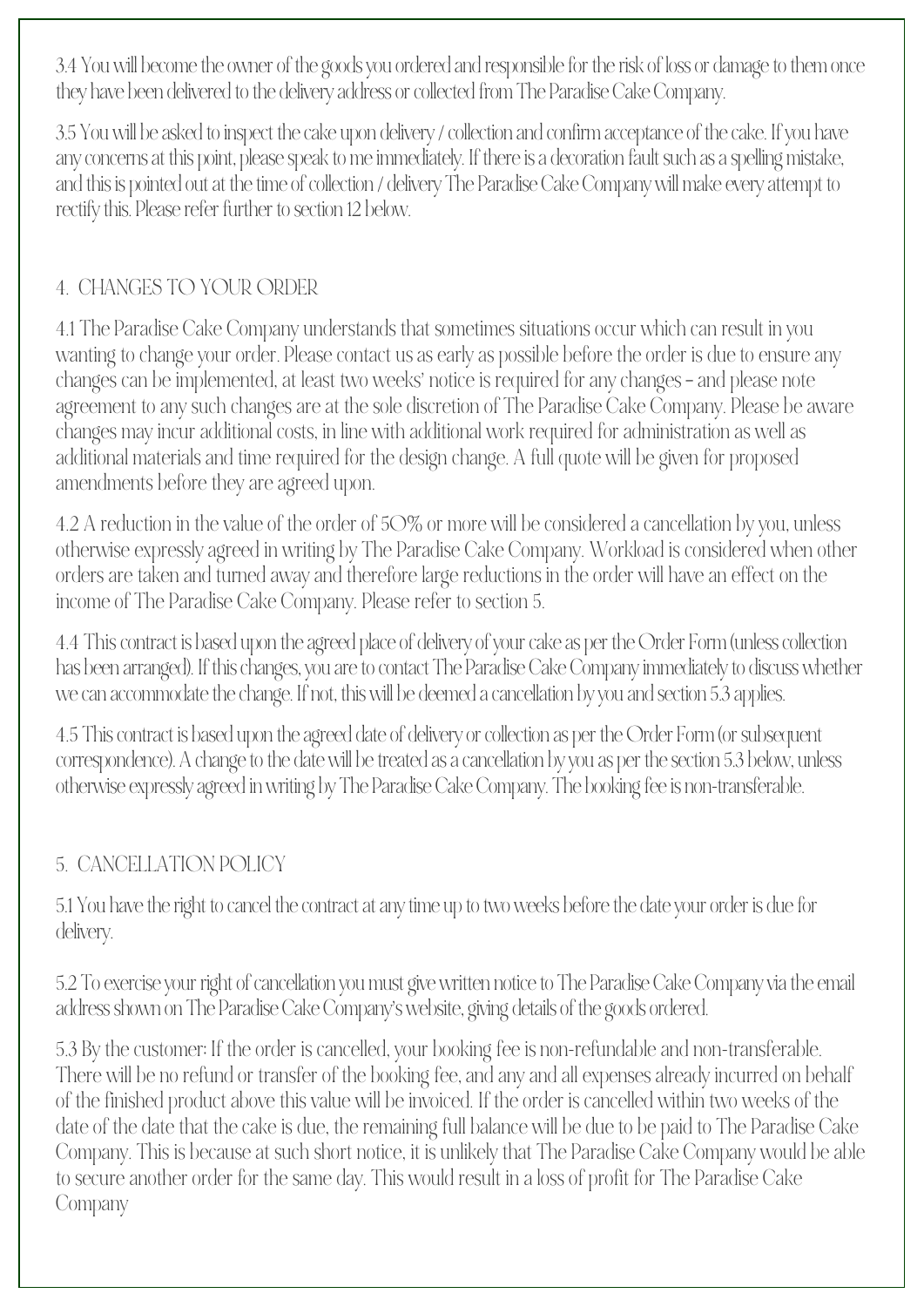5.3.1 If ingredients / supplies specific to this order have not yet been purchased, or they can be used for another order, the cost of these would be deducted from the final balance and refunded to the customer in the event of a cancellation which occurs once said final balance has been paid.

5.3.2 If a delivery charge has been paid as part of the final balance, or in addition to your non-refundable booking fee, this will be refunded to you. However, if further funds are due this payment will be offset against what is owed to The Paradise Cake Company.

5.4 By The Paradise Cake Company: In the event of exceptional circumstances, such as serious illness, The Paradise Cake Company will give as much notice as possible if we are unable to fulfil your order. We will endeavour to find someone else who can produce your order to an equal standard and will refund you all monies already paid, including the booking fee. However, this cannot be guaranteed. The Paradise Cake Company's liability will be limited to the full cost of purchase, and we will not accept responsibility for any consequential loss.

#### 6. POSTPONEMENT POLICY

6.1 For the avoidance of all doubt, if your event is postponed this will be treated as a cancellation. The Paradise Cake Company will be happy to discuss the possibility of rebooking for a new date should this be possible, and if so, a new contract would be issued.

#### 7. COLOURS AND DESIGN

7.1 Should you have any swatches of ribbon or material; this can be helpful to The Paradise Cake Company in creating the colour theme of your choice. However, please note that due to the fact we are working with many different materials, an exact match cannot be guaranteed. This also applies to food colourings and icings. Please also not that images sent digitally are seen differently on different screens, so if a specific colour is vital, this must be communicated to The Paradise Cake Company at the time of ordering. We can only do our best to get it as close as possible.

7.2 We can only create your finished order from what we interpret from the wording of your order; therefore it is vital you check everything is correct. It may not be possible to create exact specifications when modelling food; however we will work with you, often using sketches to ensure you are happy with the design. We do not undertake to copy another designer's work exactly, although inspiration can be taken.

#### 8. NON-EDIBLES

8.1 A list of non-edibles (such as supporting dowels, floral wire etc) will be provided to you. It is your responsibility to ensure these are not served to your guests.

#### 9. FOOD ALLERGY DISCLAIMER

9.1 The Paradise Cake Company is NOT an allergy-free kitchen. It cannot be guaranteed that our products are free from ingredients that may affect those with food allergies, but all efforts are made to minimise this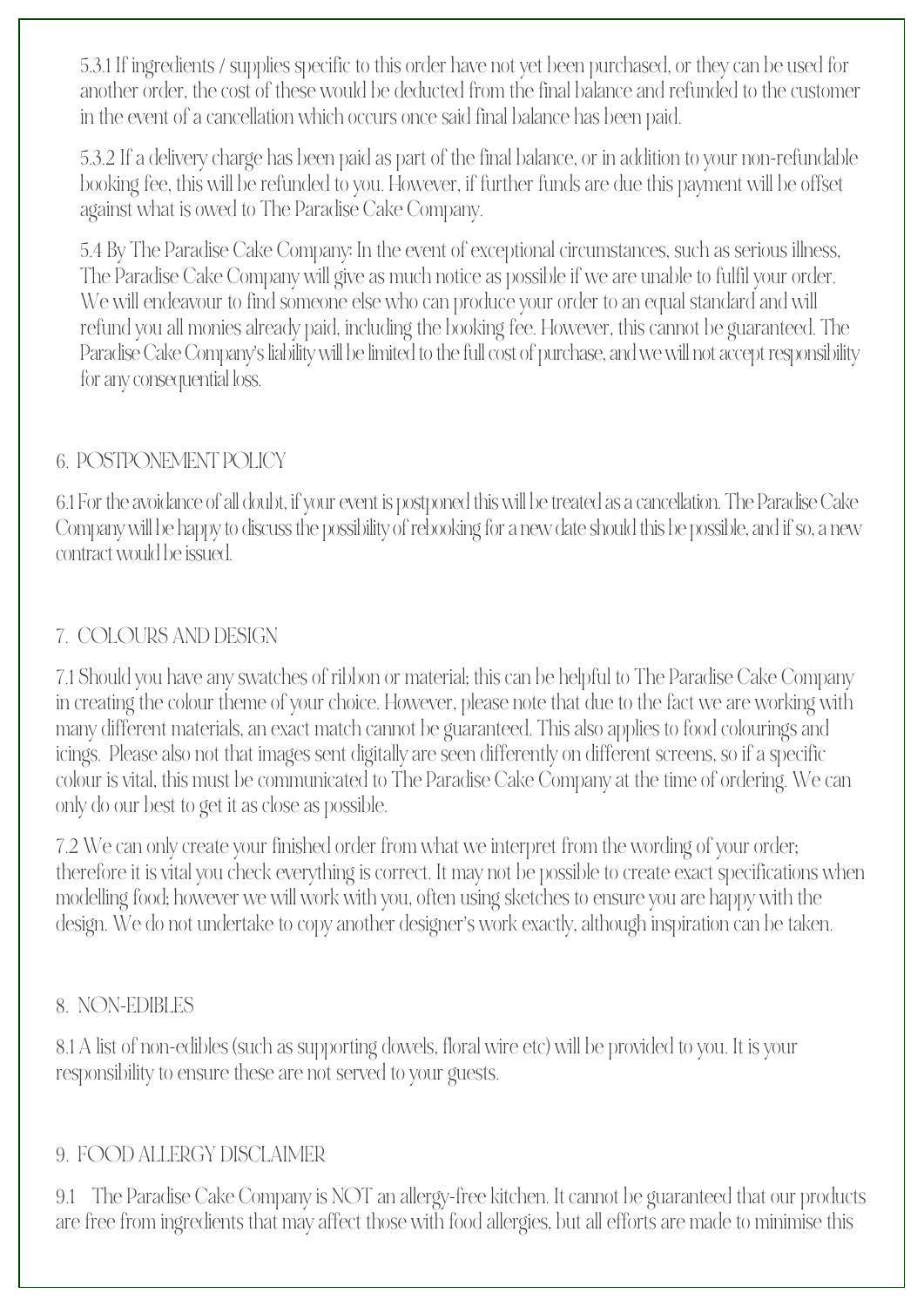risk where requested. At The Paradise Cake Company we recognise the seriousness of food allergies and we recommend that you contact us before you place an order to inform us of any food allergies that you or your party may have. The Paradise Cake Company will not assume any liability for adverse reactions to our products.

The following ingredients are used in our kitchen:

- Milk and other dairy products
- Soya
- Eggs
- Nuts: pecans, walnuts, almonds, cashews, coconut
- Peanuts
- Wheat & gluten
- Sulphites (from dried fruit)

Please note that some food colourings may have an effect on behaviour in children.

9.2 The Paradise Cake Company will discuss any dietary requirements, allergies and intolerances with you at the time you place your order. It is your obligation to inform The Paradise Cake Company of any such special requirements. Allergy information will be provided in writing upon collection / delivery of your cake.

# 10. HIRING OF EQUIPMENT

10.1 The Paradise Cake Company requires a refundable deposit ("the hire deposit") for the hire of cakes stands and equipment. The hire deposit will normally be [£50.00] but if The Paradise Cake Company requires a different amount this will be discussed with you at the time you place your order. This is in addition to the agreed hire fee.

10.2 The hire deposit will be held for a period of time discussed with you when placing your order.

10.3 All information regarding the hire deposit will be stated on the order form including the return date.

10.4 The hire deposit will be refunded in full when the item(s) / equipment is returned in the condition it was hired out, and within the stipulated time period.

10.5 If the item(s) / equipment hired out is lost, returned damaged, or returned late by you The Paradise Cake Company will retain your full deposit for the item/items to cover the cost of replacing it/them.

10.6 For the avoidance of doubt you will become responsible for any hired equipment once that equipment has been delivered or collected.

# 11. IMAGES

11.1 Photographs of your cake will be taken by us and used for social media / marketing purposes. These images remain the property of The Paradise Cake Company.